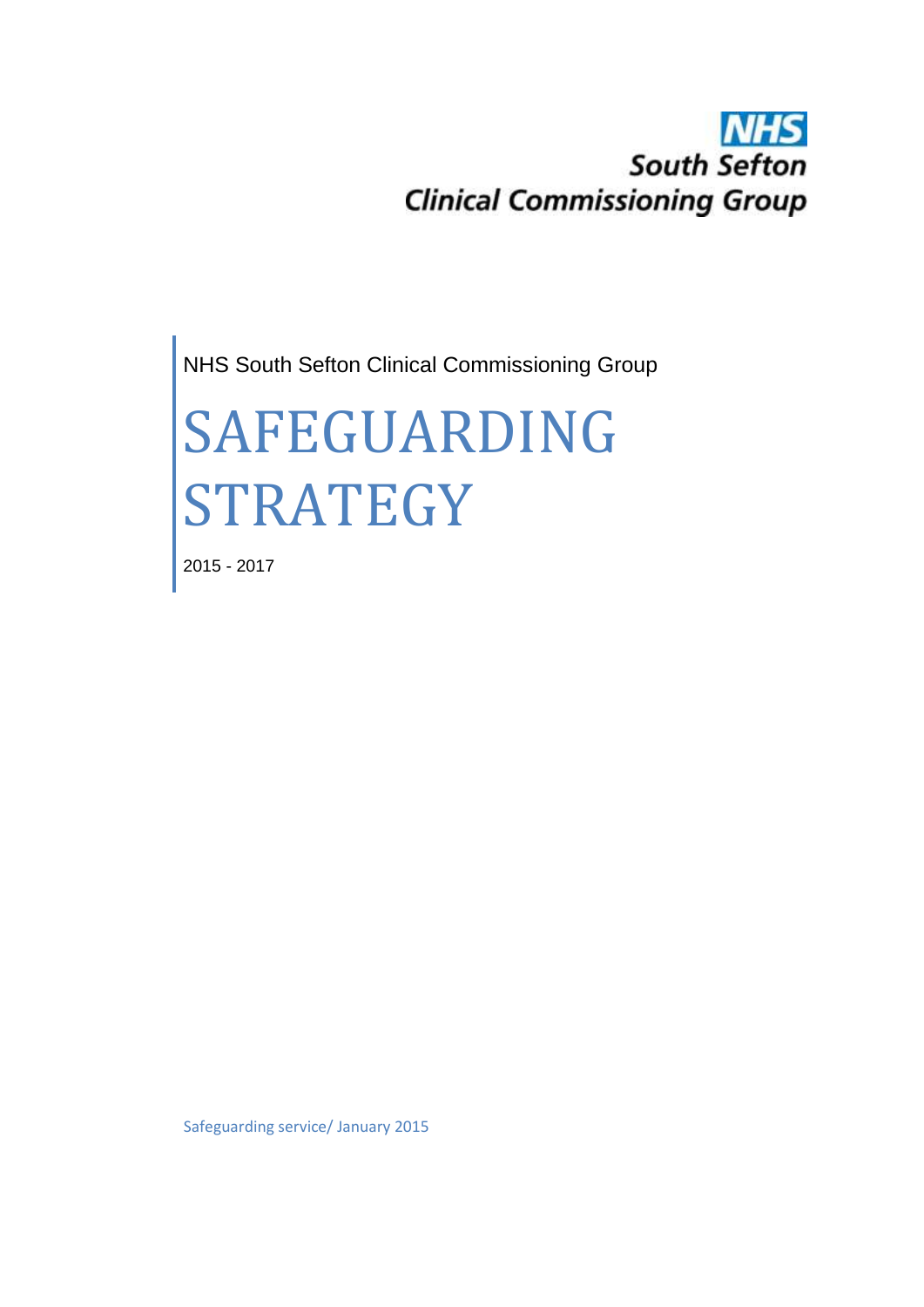| Title:                     | <b>Safeguarding Strategy</b>    |  |
|----------------------------|---------------------------------|--|
| Version:                   | V <sub>1</sub>                  |  |
| Ratified by:               | South Sefton CCG Governing Body |  |
| Date ratified:             | $26th$ March 2015               |  |
| Name of originator/author: | <b>CCG Safeguarding Service</b> |  |
| Name of Lead:              | <b>Chief Nurse</b>              |  |
| Date issued:               | 26 <sup>th</sup> March 2015     |  |
| Review date:               | March 2017                      |  |
| Target audience:           | <b>CCG</b>                      |  |

In the event of any changes to relevant legislation or statutory procedures this policy will be automatically updated to ensure compliancy without consultation. Such changes will be communicated.

| Version<br>Number | Type of Change | Date      | Description of change                                           |
|-------------------|----------------|-----------|-----------------------------------------------------------------|
| V1                | <b>Process</b> | Sept 2015 | Approved strategy updated with<br>policy/version control sheet. |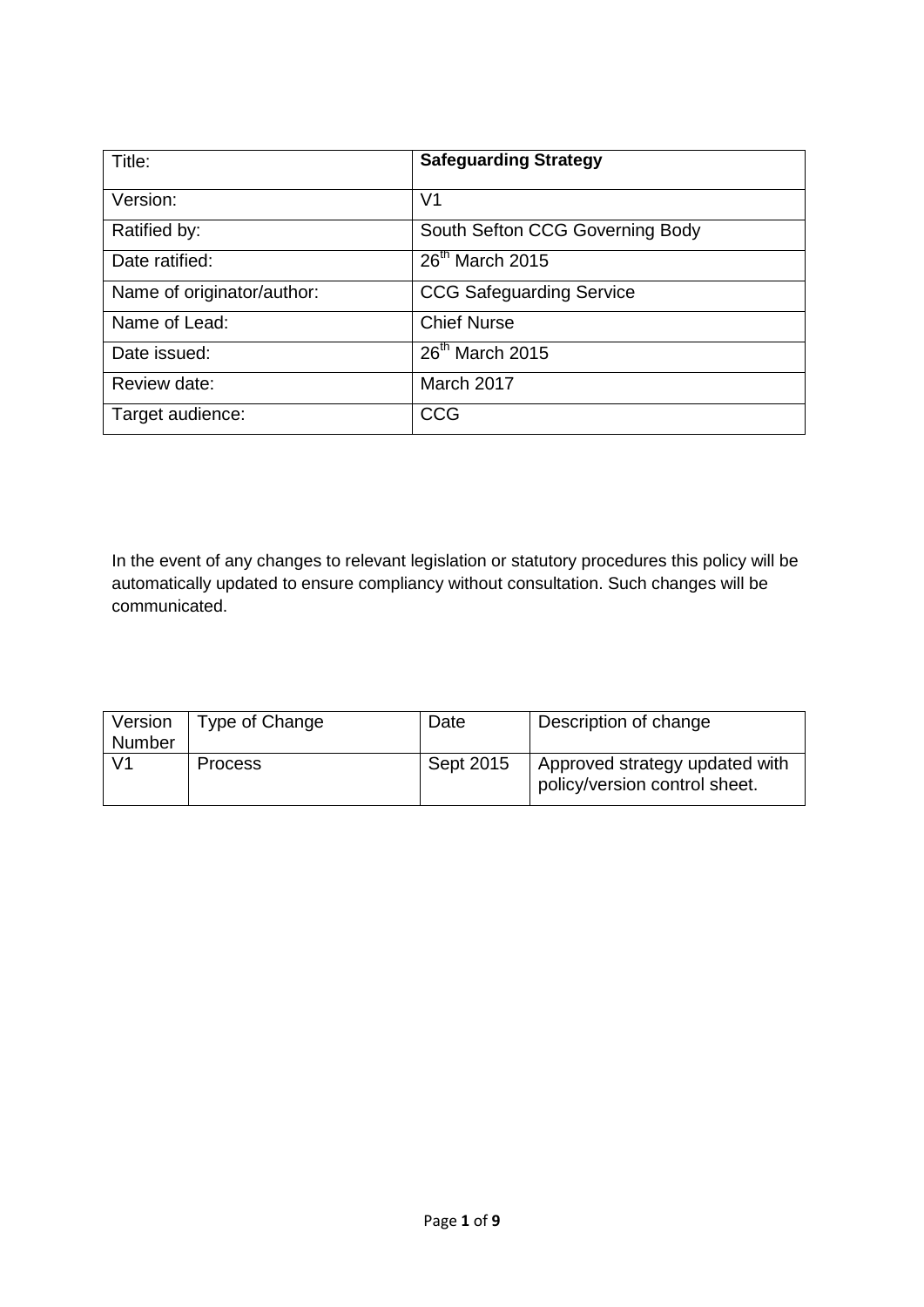### NHS South Sefton Commissioning Group Safeguarding **Strategy**

#### **1. Introduction**

This safeguarding strategy sets out our priorities for the forthcoming years 2015- 2017 and is the start of the journey to plan and commission locally delivered services that drive up quality and ensure our population receives effective, safe and personalised care. We will work in partnership to safeguard children and adults, enhancing health and well-being and protecting the rights of those in the most vulnerable situations. Patients and the quality of their care, is the focus of everything we do. We must ensure that we commission services based on the quality of care they deliver and ensure that individuals are empowered to choose services on the basis of quality and outcomes. This involves providing clear information to the public about the quality of services which are commissioned on their behalf, including information about poor quality, unexplained variation and differential health outcomes. In addition to promoting on-going quality improvement, as commissioners, we need to be assured that existing services meet acceptable standards. Whilst regulators play a key role here, commissioners must still actively monitor the quality of services delivered by our providers. Where we are not assured about the quality of any of the services we commission, detect early warnings of a potential decline in quality or suspect a breach of unacceptable standards we have a responsibility to intervene.

- 1.1.NHS South Sefton Clinical Commissioning Group (CCG) holds the value that living a life that is free from harm and abuse is a fundamental right of every person. It acknowledges its statutory responsibility to promote the welfare of children and young people and to protect adults from abuse and risk of harm.
- 1.2. NHS South Sefton CCG will work with the Safeguarding Boards, statutory agencies and its provider organisations to ensure the effectiveness of multiagency arrangements to safeguard and promote the well-being of children, young people and adults at risk from harm or abuse.
- 1.3. Evidence of continuous improvement and compliance in quality and safety outcomes for commissioned services will be achieved through the use of specific contractual arrangements and metrics with provider organisations. This will include having in place: Key Performance Indicators (KPI), CQUIN targets, quality schedules, systems to embed learning from incidents and complaints, comprehensive single and multiagency safeguarding policies and procedures and a safeguarding training strategy and framework.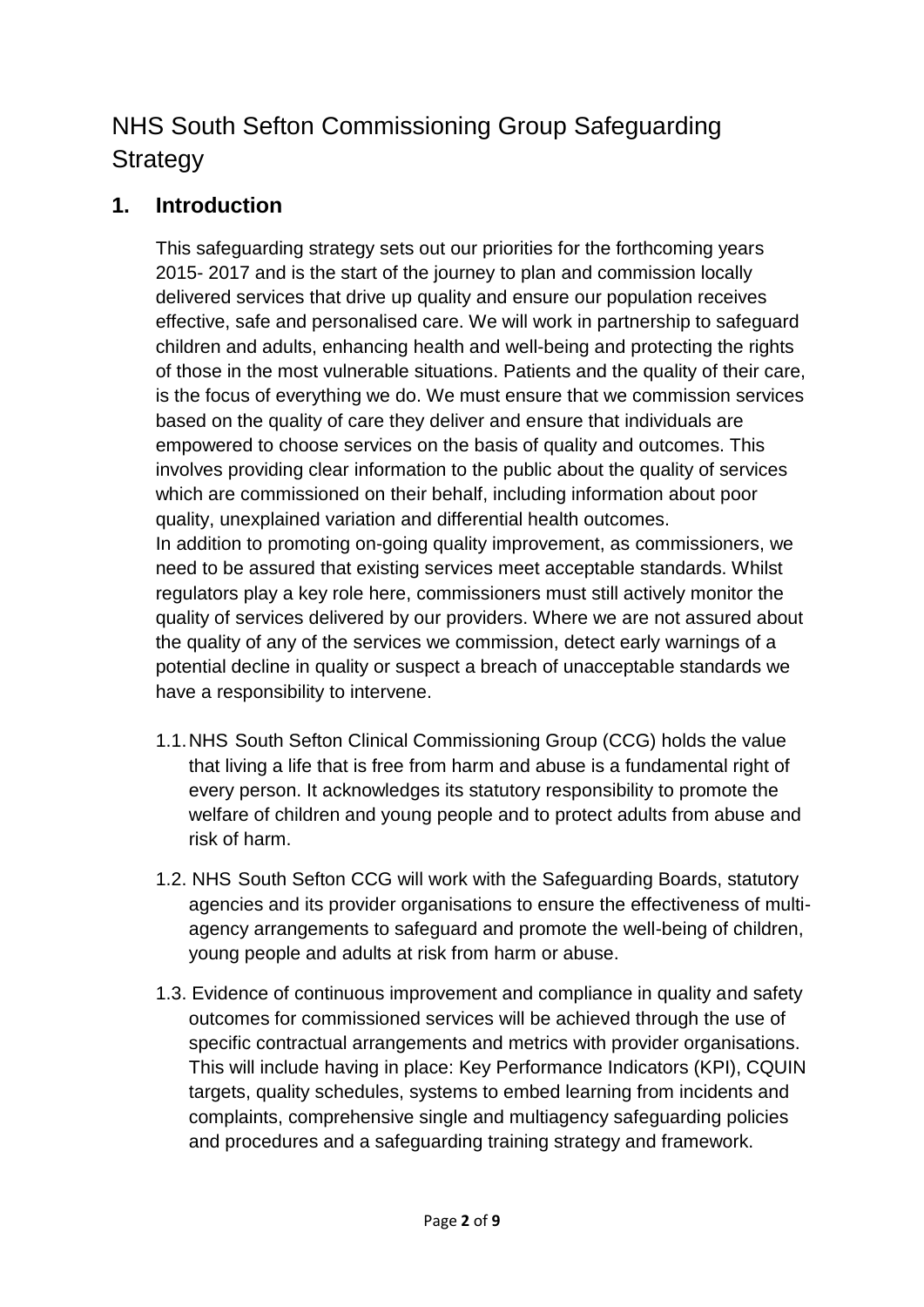- 1.4. In addition the CCG will support specific Francis recommendations relating to improving safety for vulnerable groups to develop an on-going culture of quality across the health economy economy including assurance in relation to the legal requirements for Duty of Candour.
- 1.5. Safeguarding priorities are central to ensuring high quality and safe care. This strategy has been developed with reference to NHS England, Outcomes Framework 2014/15, particularly:
	- Domain 4: Ensuring people have a positive experience of care
	- Domain 5: Treating and caring for people in a safe environment and protecting them from avoidable harm.
- 1.6. This safeguarding strategy must be read in conjunction with the CCG Safeguarding Policy, Safeguarding Training Strategy and other relevant policies.
- 1.7 This strategy has been developed in collaboration with both local safeguarding boards and groups and key stakeholders locally

#### **2. Responsibilities**

- 2.1 Overall accountability for safeguarding within South Sefton CCG rests with the Accountable Officer (AO). The Chief Nurse (CN) is responsible for senior clinical leadership and advocating for vulnerable groups across the CCG health economy.
- 2.2 The AO and CN are responsible for ensuring that robust constitution and governance arrangements are in place and maintained, and include succession planning, to ensure the delivery of all safeguarding duties and objectives.
- 2.3 As statutory bodies, CCGs have a responsibility for improvements in the quality of primary medical services and safeguarding services across the local economy.
- 2.4 NHS England and the CCG will work closely with the local authorities, Local safeguarding Children & Adult Boards to ensure there are effective NHS safeguarding arrangements across the health communities, whilst at the same time, ensuring absolute clarity about the underlining statutory responsibilities that each commissioner has for the services that they commission, together with a clear leadership role for NHS England.

#### **3. Background**

3.1. The publication of the Safeguarding Vulnerable People in the Reformed NHS Accountability and Assurance Framework (March 2013), stated that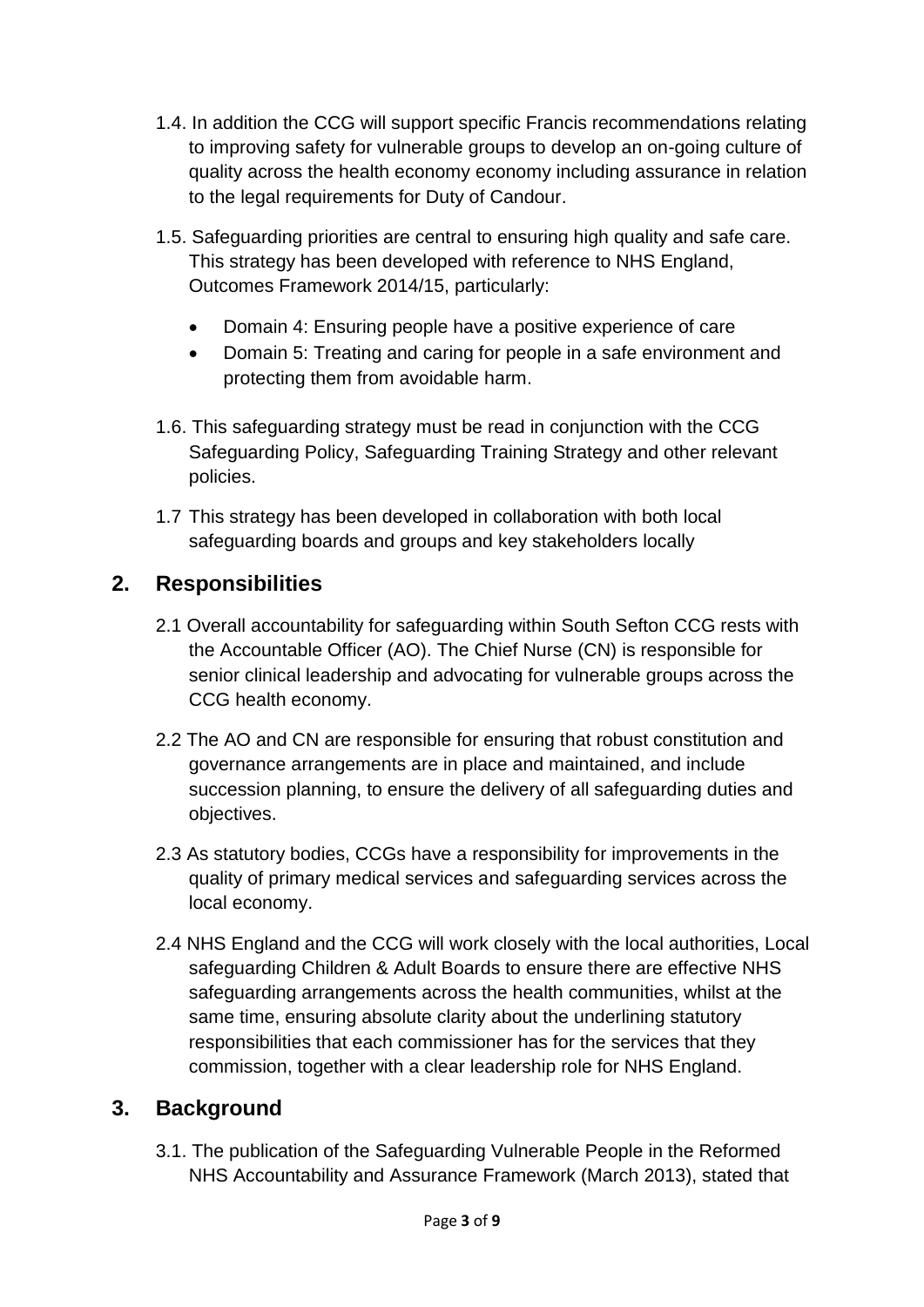the CCGs have the statutory responsibility for ensuring that the organisations from which they commission services, will provide a safe system that safeguards children and adults at risk of harm. The Mandate from the Government to the NHS Commissioning Board (NHS CB) for April 2013 to March 2015 (published in November 2012) says:

*"We expect to see the NHS, working together with schools and children's social services, supporting and safeguarding vulnerable, looked-after and adopted children, through a more joined-up approach to addressing their needs."*

\*The above quote was prior to NHS CB becoming NHS England, and as such reflects the terminology of the time.

The Mandate also sets the Governing Body a specific objective of continuing to improve safeguarding practice in the NHS, reflecting also the commitment to prevent and reduce the risk of abuse and neglect of adults.

- 3.2. For children and young people, the key legislation includes the Children Act (1989) and the Children Act (2004). Section 10 of the 2004 Act creates a statutory framework for local co-operation between local authorities, partner agencies and other bodies including the voluntary and community sector in order to improve the wellbeing of children in a local area.
- 3.3 Statutory guidance such as 'Making arrangements to promote the welfare children under section 11 of the Children Act 2004' (2007) reinforces and describes the duties of health services. Working Together to Safeguard Children (2013) recognises the changing commissioning arrangements within the health service and lays out the role of the CCGs.
- 3.4 The Care Act (2014), of which Part 1 is due to be enacted in April 2015, introduces statutory arrangements in relation to adults at risk of harm and replaces the No Secrets (2000) guidance that previously provided the framework for adult safeguarding. The Care and Support statutory published by the Department of Health in October 2014 supports the implementation of part 1 of the Care Act.
- 3.5 NHS South Sefton CCG is a core member of the Sefton Safeguarding Adults Board which is leading on the implementation of the Care Act on a multi-agency basis and the CCG is undertaking preparatory work in readiness for April 2015. Further key related legislation and guidance that supports safeguarding includes: Clinical Governance and Adult Safeguarding: An Integrated Process (DH, 2010) the Human Rights Act (1998) Mental Capacity Act (2005), Deprivation of Liberty Safeguards (2007) and the Domestic Violence Crime and Victims Act (2004) PREVENT (2012). This strategy recognises that this is not an exhaustive list.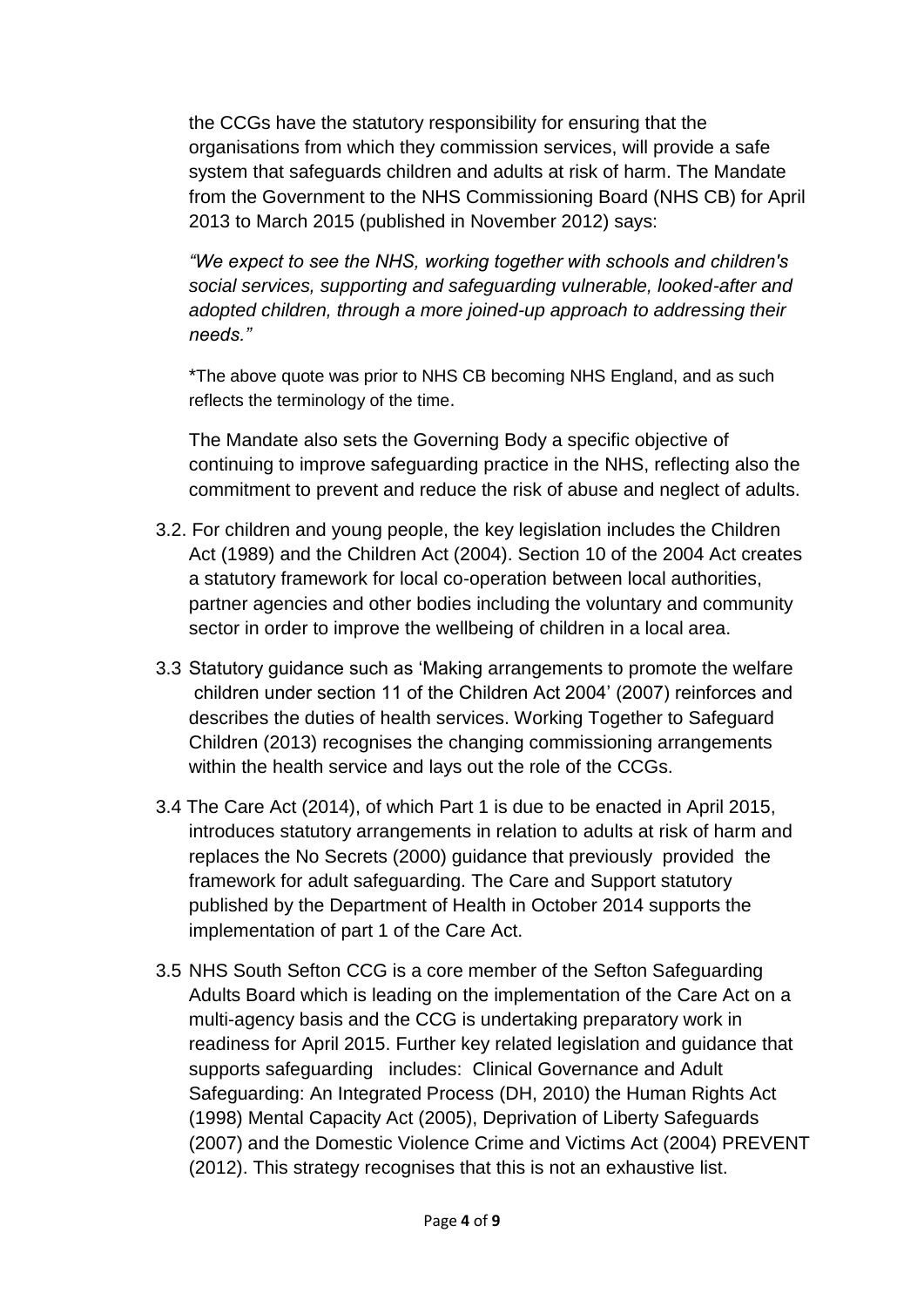- 3.6 Although the safeguarding frameworks for adults and children are managed separately, nationally they do often link/crossover or can run concurrently, for example in domestic abuse concerns, the Multi-Agency Public Protection Arrangements (MAPPA) and Multi-Agency Risk Assessment Conferences (MARAC).
- 3.7 The lead agency for safeguarding children and adults is the local authority whilst the National Probation Service leads on MAPPA, the Police lead on MARAC and the Community Safety Partnerships lead on domestic abuse and Domestic Homicide Reviews. Health commissioners and providers are expected to contribute to all safeguarding processes and have lead persons identified to support MAPPA and MARAC and have policies in place to respond to domestic abuse.

#### **4. Strategy**

- 4.1. Vision & Aim
	- 4.1.1 The vision across NHS South Sefton CCG is to maintain safe and effective safeguarding services and to strengthen arrangements for safeguarding adults and children across South Sefton, working collaboratively with partner agencies.
	- 4.1.2 The CCG will need to commission services that promote and protect individual human rights, independence and well-being and secure assurance that the child or adult thought to be at risk, stays safe. They will also need to ensure that children and vulnerable adults are effectively safeguarded against abuse, neglect, discrimination, embarrassment or poor treatment, are treated with dignity and respect, and enjoy a high quality of life.
	- 4.1.3 We know we will have achieved our vision when: People who live and work in South Sefton know what signs and indicators of abuse to look out for and who to contact for advice and support.
		- Local health organisations respond in a timely and effective way to concerns about abuse.
		- Children and adults at risk have access to the support and services that they need from health agencies.
		- Children and adults at risk have their voices heard within safeguarding procedures and services. We maximise their rights to choice and control, within the confines of their mental capacity and competence.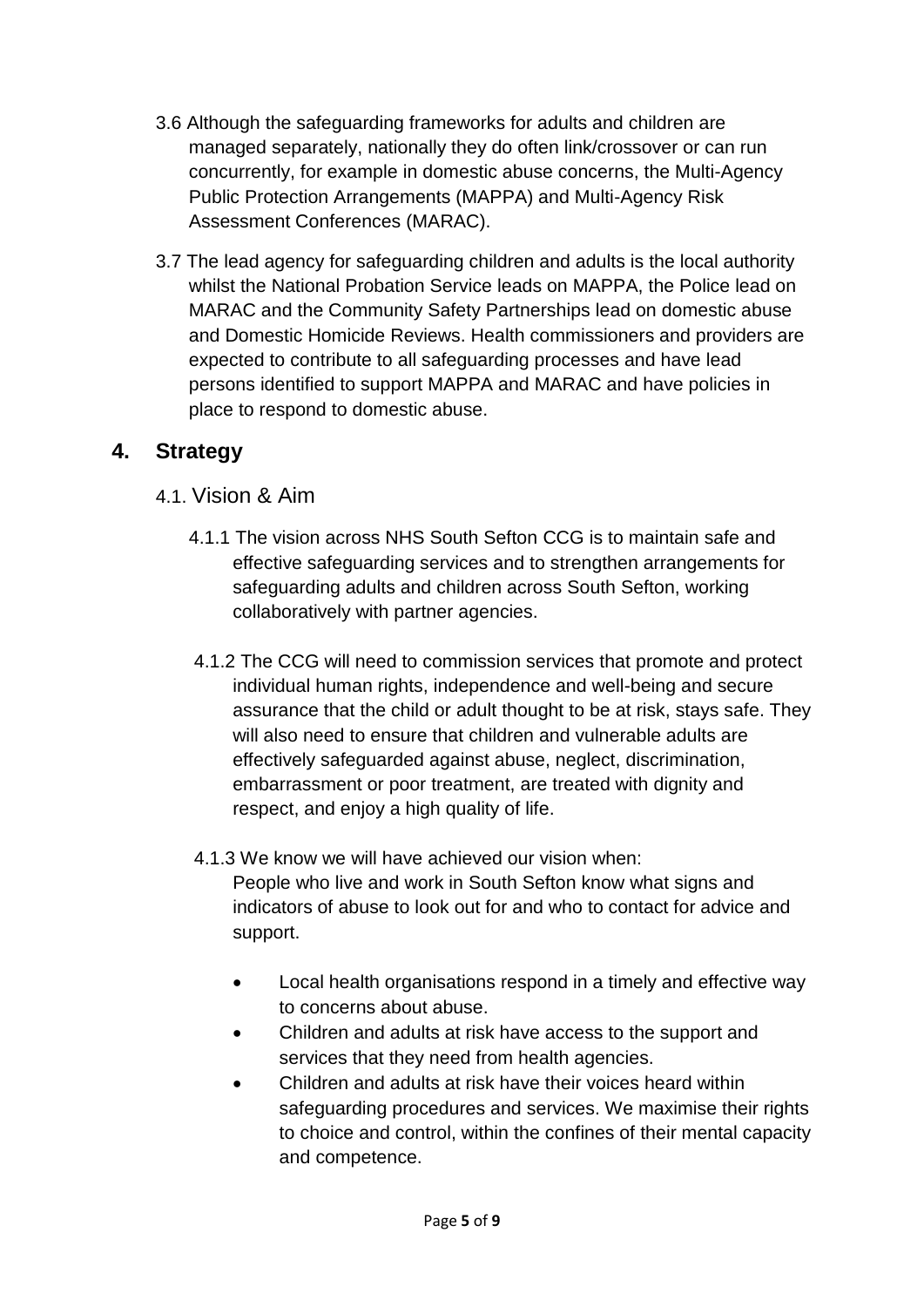- Children and adults are protected when necessary and have improved quality of life as a result.
- 4.1.4 The CCG recognises that safeguarding children and adults is a shared responsibility and will ensure appropriate arrangements are in place to co-operate with the local authority in the operation of the safeguarding boards.
- 4.2. Strategic objectives

The key strategic objectives are to:

- 4.2.1. Provide senior and board-level leadership
	- Senior leadership responsibility and lines of accountability for the CCG safeguarding arrangements are clearly outlined to employees and members of the CCG as well as to external partners
	- Contribute to the work of the LSCB and LSAB and their Safeguarding Strategic Plan and provide support to ensure that the boards meet their statutory responsibilities. This would include engagement with specific work streams such as Child Sexual Exploitation (CSE), the PREVENT Agenda, and implementation of the Care Act 2014 agenda which are key priority areas for Local safeguarding boards and CCGs including preparation for inspections across health and local authority .
	- Support designated individuals to contribute to the work of the LSCB and LSAB subgroups and other national and local safeguarding implementation networks.
- 4.2.2. Ensure safeguarding arrangements are in place
	- Integrate safeguarding within other CCG functions, such as quality and safety, patient experience, healthcare acquired infections, management of serious incidents
	- Secure the expertise of designated professionals. This includes the expertise of a designated doctor for children and for looked after children and a designated paediatrician for unexpected deaths in childhood.
	- Safeguarding professionals have appropriate amount of time and support to complete both individual management reviews and health overview reports
	- All relevant actions identified through Serious Case Reviews (SCRs), Domestic Homicide Reviews (DHRs), Management Reviews etc. are carried out according to the timescales set out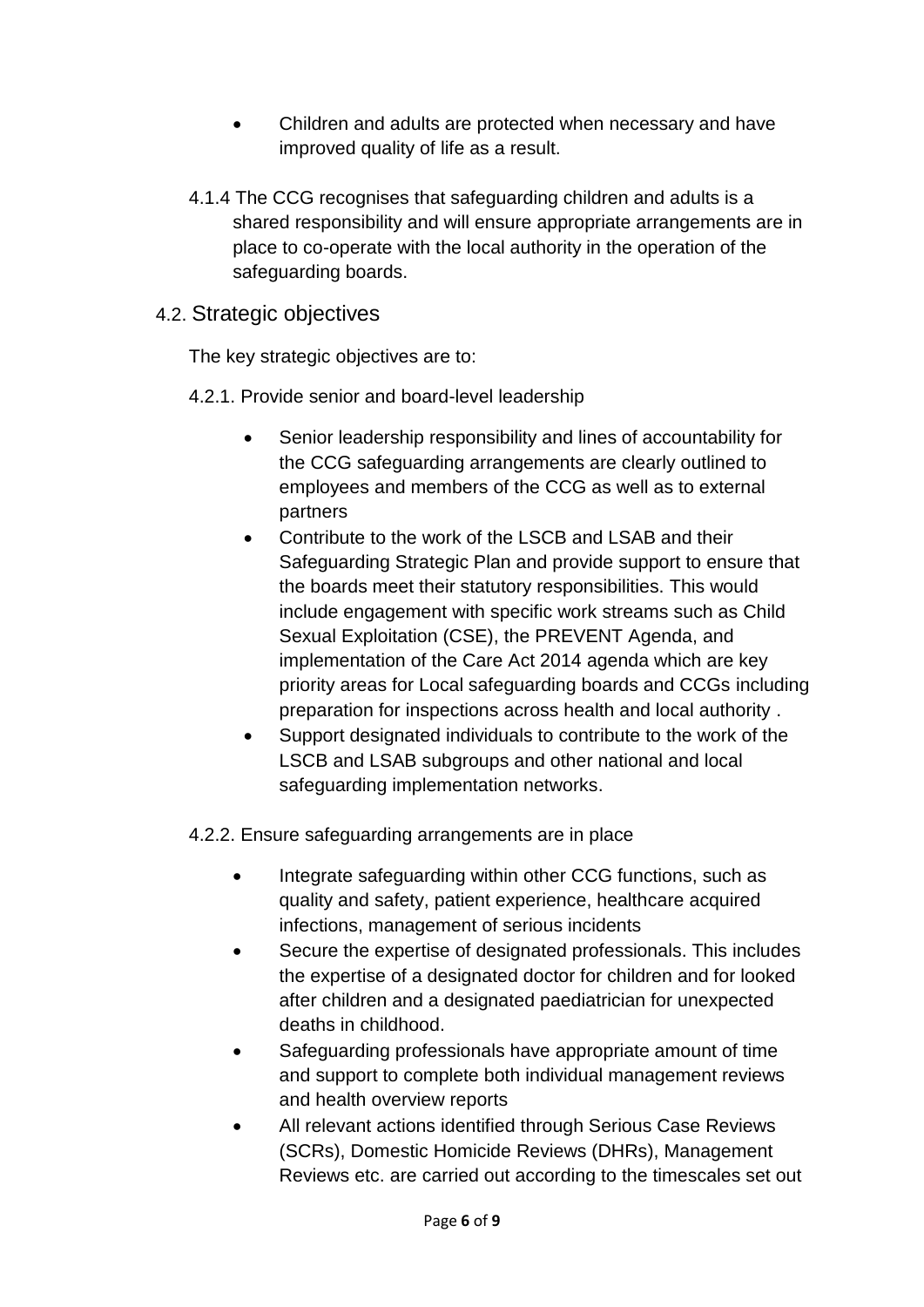by the LSCB, LSAB and the Community Safety Partnerships (for Domestic Homicide Reviews) Panels scoping and Terms of Reference.

- There is a safeguarding adult lead and a lead for the Mental Capacity Act 2005 and Deprivation of Liberty Safeguards 2007.
- Ensuring key priorities such as Child Sexual Exploitation, PREVENT and Female Genital Mutilation are delivered effectively locally.
- **•** Staff including Governing Bodies are trained to embed safeguarding within the commissioning process and are able to recognise and report safeguarding concerns.
- The CCG, through its designated professionals, will actively work to raise awareness of, and ensure robust arrangements are developed and in place, to address the risk and harm associated with both national and local issues.
- The CCG publicise on its website contact details for staff with specific safeguarding responsibilities, disseminate key learning and themes from local and national inquiries and provide links to signpost CCG staff and members of the public to organisations and support to safeguard adults and children at risk of or who have suffered significant harm.

#### 4.2.3. Commission safe services:

- Ensure that all safeguarding elements are incorporated in all existing provider contracts and Service Level Agreements
- Service developments take account of the need to safeguard all patients, and are informed where appropriate, by the views of service users and by a Quality Impact Assessment
- Strengthen contractual arrangements for children and adults in 'out of area' provision for LAC and or / residential care for adults with some elements of specialist health need
- Have a clear strategy for Looked after Children (LAC) and the commissioning of appropriate services.
- Processes in place to disseminate, monitor and evaluate outcomes of all Serious Case Reviews and Domestic Homicide Reviews recommendations and actions plan within the CCG and with providers
- Commission services which employ staff in accordance to the safer recruitment guidance.
- That demonstrates compliance with the Mental Capacity Act 2005 and the Deprivation of Liberty Safeguards 2007.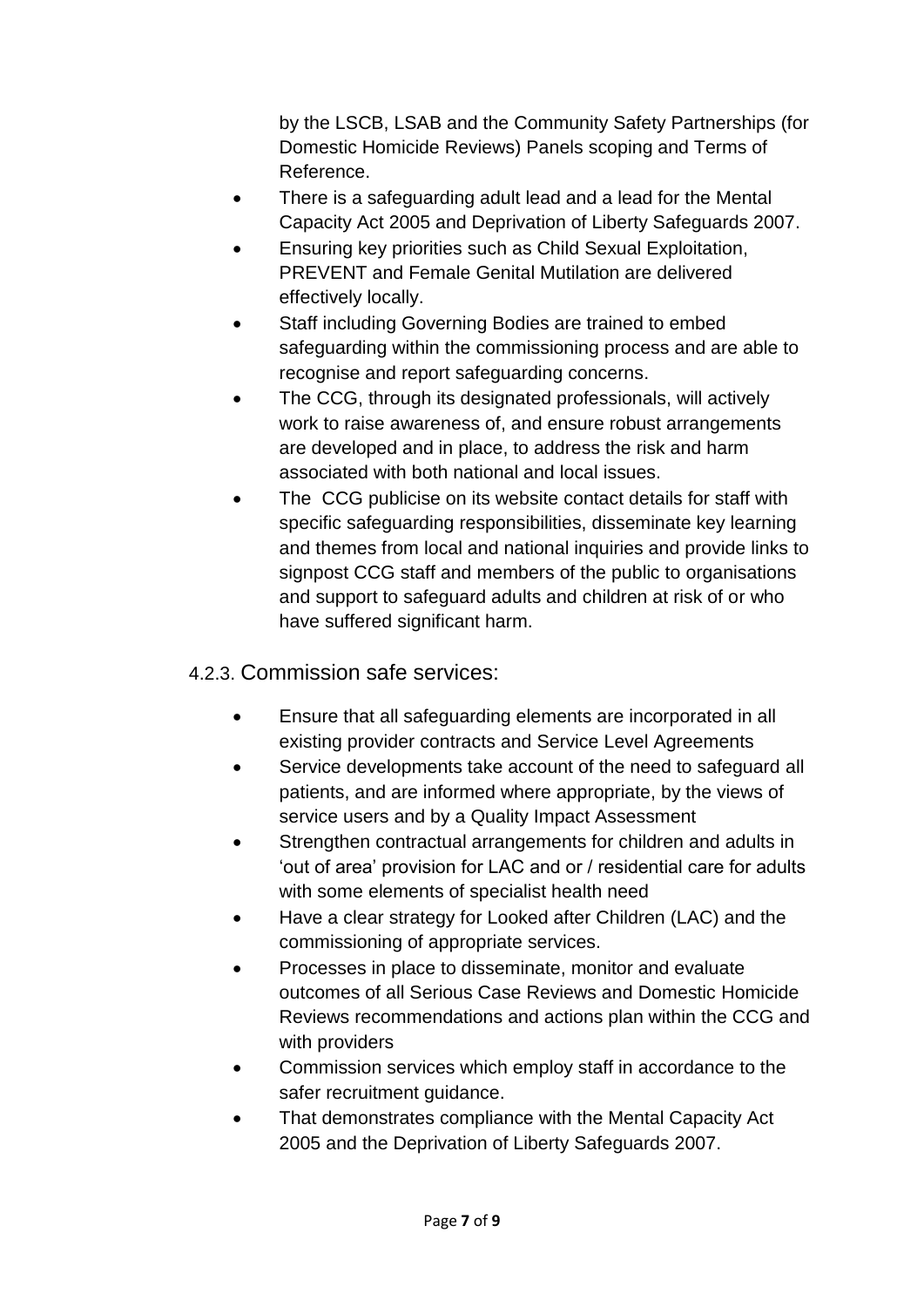- Processes in place to ensure that adult care placements (such as care homes, nursing homes or independent hospitals) are based on knowledge of standards of care and safeguarding concerns by utilising intelligence from monitoring partners, such as Care Quality Commission (CQC).
- Ensure that there are effective arrangements for sharing information with partners for the protection of children and adults.
- Monitoring systems for safeguarding training and developments for all NHS providers are undertaken by the designated professionals.
- Seek assurance that commissioned providers are meeting their statutory safeguarding responsibilities, and in particular that staff are following approved NICE guidance, and considering transition of young people to adult services.

#### **5. Deliver the strategy**

- 5.1 A timescale will be agreed against each strategic objective and a responsible lead identified through a safeguarding work plan. This work will include additional activities as required through any review processes or changes to local and national guidance and requirements.
- 5.2 The CCG will ensure that its designated clinical experts are integral to decision making within the CCG and have the authority to work across local health economies, to influence and shape the culture and practice within provider services.
- 5.3 The CCG will, through the designated professionals, work alongside the neighbouring CCGs and Safeguarding Boards to ensure that a proactive approach is maintained both through specific work streams and also in the commissioning of services for children, looked after children and for services for adults at risk of abuse.
- 5.4 The strategy will be delivered through development and implementation of a work-plan and working alongside existing partnerships for both children and adult safeguarding. This will be monitored and reviewed through the CCG Quality and Performance Committee.
- 5.5 A timescale will be agreed against each priority, and a responsible lead identified through the safeguarding work-plan. The work plan will develop and emerge over time to include additional activity as required through any review processes or changes to either local or national guidance or requirements.